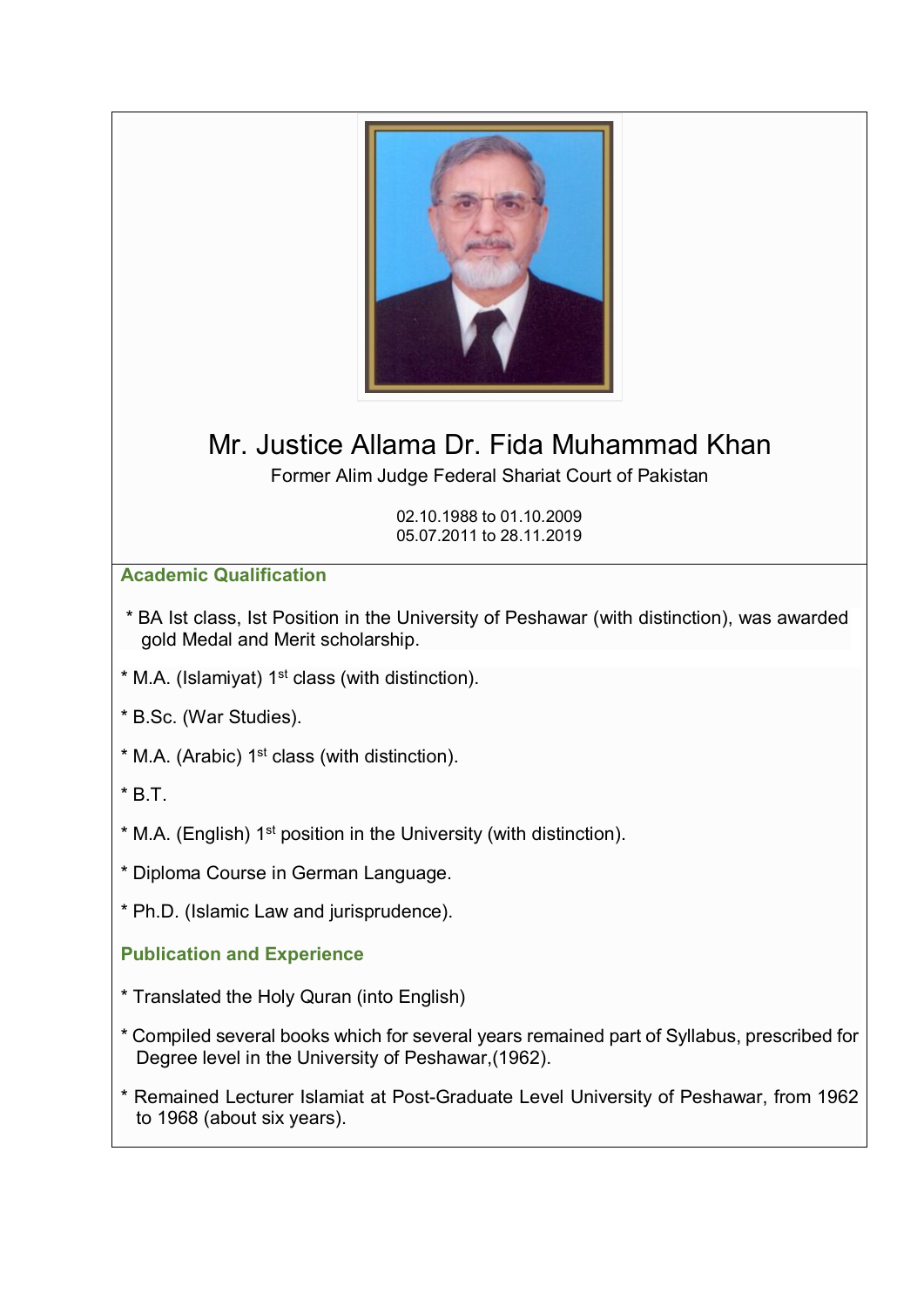- \* Served as Deputy Director of Education/Director of Motivation, PAF from 16th April 1968 to 1<sup>st</sup> October 1988 (about twenty years).
- \* Appointed as Juris-consult on Honorary basis and assisted the Federal Shariat Court on several occasions, for about eight years (Prior to 1988).
- \* Was appointed Judge and remained Senior Puisne Judge, Federal Shariat Court of Pakistan. (for twenty one years): From 2nd October, 1988 to 1st October, 2009.
- \* Was appointed and served as Adhoc Member Shariah Appellate Bench Supreme Court of Pakistan (From 25 March, 2010 till 4 July 2011).
- \* Reappointed as Judge Federal Shariat Court Islamabad (w.e.f. 5 July, 2011 to 8.8.2017).
- \* Appointed as Acting Chief Justice, Federal Shariat Court Islamabad (w.e.f. 12th December, 2014 to 7th March, 2015).
- \* Reappointed as Alim Judge Federal Shariat Court Islamabad (w.e.f. 10 August, 2017).
- \* Reappointed as Alim Judge Federal Shariat Court Islamabad (w.e.f. 20 September, 2019).

**Honorary Membership of Various Academic/Educational/Welfare Bodies**

- \* Chairman, Economic Reforms Commission KPK. (since 2004)
- \* President, Quran Asaan Tahreek, Pakistan since January, 2006 (for life)
- \* Former Chairman Shariah Board, State Bank of Pakistan (for about 4 years). Resigned in 2013 for some personal reasons.
- \* Member Advisory Board, World Jurists Council.
- \* Founder Member Board of Trustees International Islamic University, Islamabad.
- \* Member Syndicate Mohyuddin Islamic University Azad Kashmir
- \* Member Board of Trustees International Islamic University (IIU) Islamabad. Ordinary
- \* Member Research Fund Supervisory Committee(IIU) Islamabad
- \* Member Board of Governors, (IIU),Islamabad.
- \* Member Academic Programme Committee, Dawa Academy,IIU Islamabad
- \* Member Council, Dawah Academy, (IIU),Islamabad (several terms)
- \* Patron-in-Chief Prevention of Blindness Society,Islamabad.
- \* Member Council, Islamic Research Institute,Islamabad till date (several terms)
- \* Former Member, Syndicate, Agriculture University,Faisalabad.